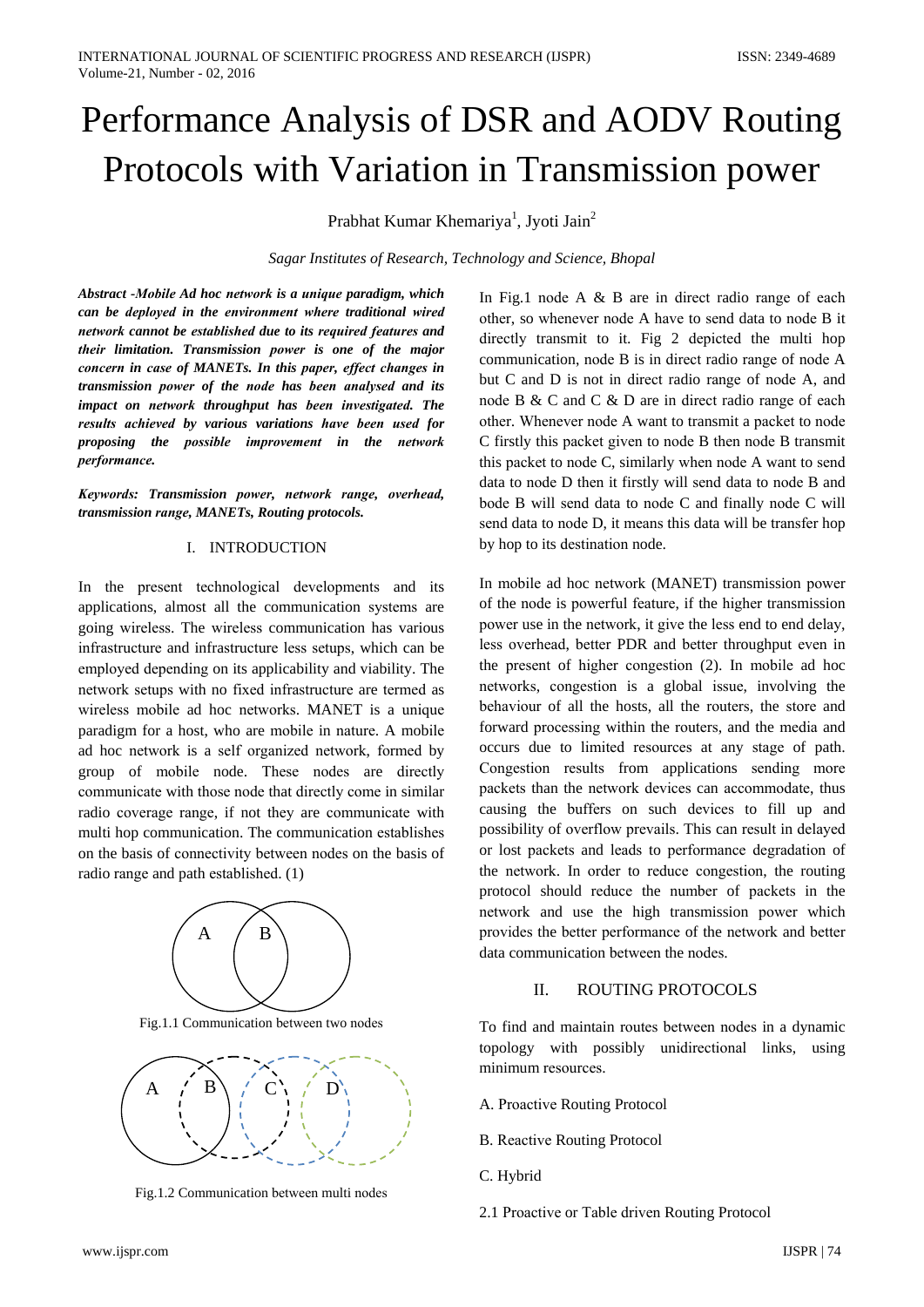Proactive protocols, is also called table driven as the routes are predefined. Packets usually transferred to these predefined routes. As the routes are predefined the packets can be forwarded immediately. Each nodes stores the updated information whenever there is change in its network topology. For eg. Destination sequenced distance vector routing (DSDV).

## 2.2 Reactive or On-demand Routing Protocol

Reactive or on-Demand Routing protocols, In this routes are not predefined. In this reactive protocols, Nodes maintain there routes on the on-demand process to send its packets to the destination. Nodes sends its packets to all the neighbour or intermediate nodes and this technique is repetitive until packets are reached to its destination. For eg. Ad hoc on-Demand Routing protocol (AODV), Dynamic source Routing (DSR), TORA.

## A. AODV Routing protocol description

Ad hoc On Demand Distance Vector (AODV) [14] is a reactive routing protocol which initiates a route discovery process only when it has data packets to transmit and it does not have any route path towards the destination node, that is, route discovery in AODV is called as on-demand. AODV uses sequence numbers maintained at each destination to determine freshness of routing information and to avoid the routing loops that may occur during the routing calculation process. All routing packets carry these sequence numbers.



Fig 2.1 The route discovery process from source node 1 to destination node 10. (3)

#### **Route Discovery Process**

During a route discovery process, the source node broadcasts a route query packet to its neighbours. If any of the neighbours has a route to the destination, it replies to the query with a route reply packet; otherwise, the neighbours rebroadcast the route query packet. Finally, some query packets reach to the destination.

In this section author should explain in little bit dept about his research or model he/she is working on. Author can be use suitable diagrams and images with the references mentioned [1] in square brackets from particular resource image or diagram author taken.

At that time, a reply packet is produced and transmitted tracing back the route traversed by the query packet.

## **AODV** Route Message Generation



**Wireless Link** 



The route maintenance process in AODV is very simple. When the link in the communication path between node 1 and node 10 breaks the upstream node that is affected by the break, in this case node 4 generates and broadcasts a RERR message. The RERR message eventually ends up in source node 1. After receiving the RERR message, node 1 will generate a new RREQ message.

## **AODV** Route Maintenance Process

Finally, if node 2 already has a route to node 10, it will generate a RREP message, as indicated in Figure 3. Otherwise, it will re-broadcast the RREQ from source node 1 to destination node 10 as shown in Figure.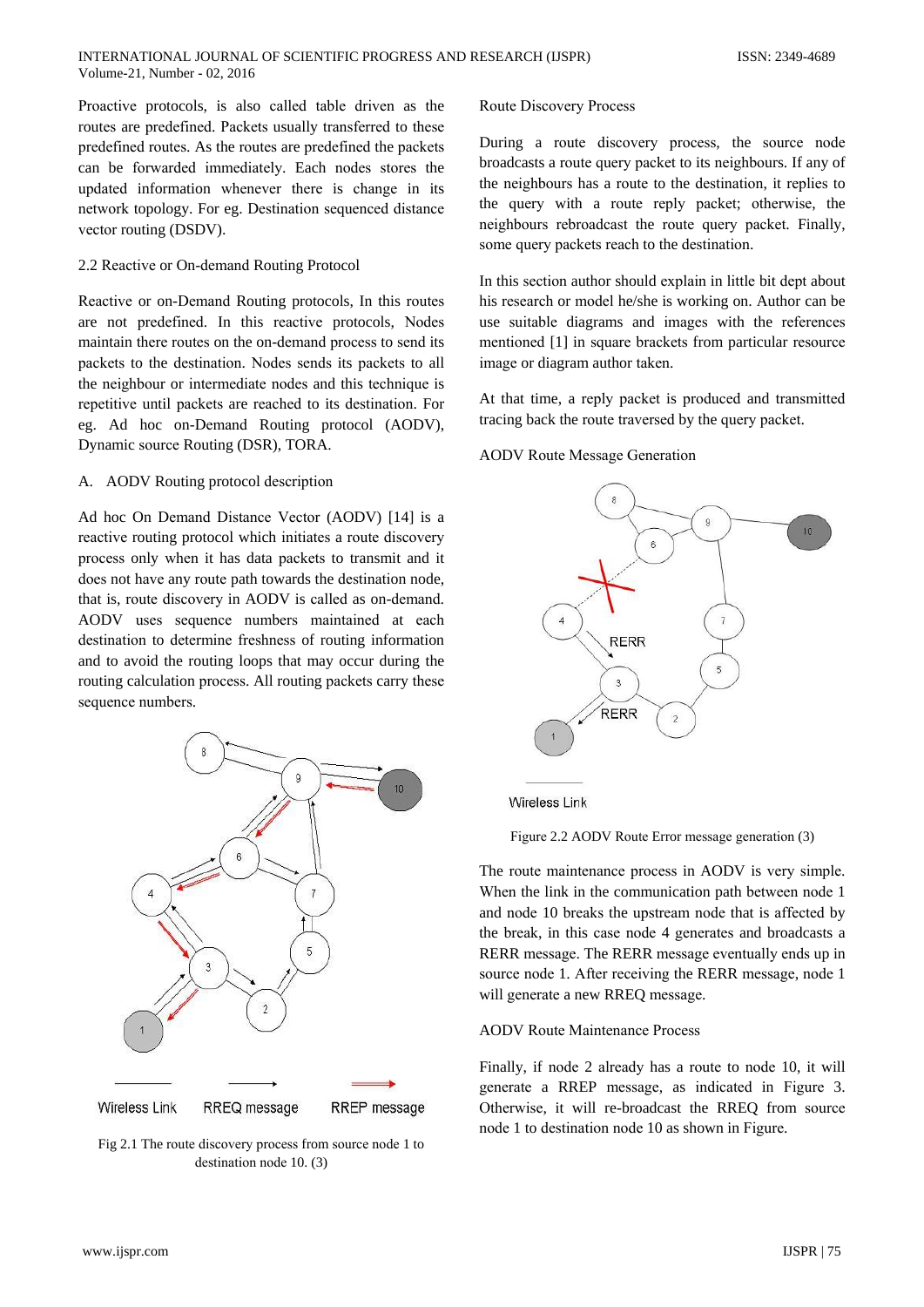

Figure 2.3 AODV Route Maintenance Process (3)

#### $B.$ **DSR Routing Protocol Description**

The Dynamic Source Routing (DSR) protocol is a reactive routing protocol based on source routing. In the source routing, a source determines the perfect sequence of nodes with which it propagate a packet towards the destination. The list of intermediate nodes for routing is explicitly stored in the packet's header. In DSR, every mobile node needs to maintain a route cache where it caches source routes. When a source node wants to send a packet to some other intermediate node, it first checks its route cache for a source route to the destination for successful delivery of data packets. In this case if a route is found, the source node uses this route to propagate the data packet otherwise it initiates the route discovery process. Route discovery and route maintenance are the two main features of the DSR protocol.

## Route Discovery

For route discovery, the source node starts by broadcasting a route request packet that can be received by all neighbour nodes within its wireless transmission range. The route request contains the address of the destination host, referred to as the target of the route discovery, the source's address, a route record field and a unique identification number. At the end, the source node should receive a route reply packet with a list of network nodes through which it should transmit the data packets that is supposed the route discovery process was successful. During the route discovery process, the route record field is used to contain the sequence of hops which already taken. At start, all senders initiate the route record as a list with a single node containing itself. The next intermediate node attaches itself to the list and so on. Each route request packet also contains a unique identification number called as request\_id which is a simple counter increased whenever a new route request packet is being sent by the source node. So each route request packet can

be uniquely identified through its initiator's address and request\_id. When a node receives a route request packet, it is important to process the request in the following given order. This way we can make sure that no loops will occur during the broadcasting of the packets.



Figure 2.4 Building of the record during route discovery in DSR  $(3)$ 

I. If the pair  $\lt$  source node address, request  $id \gt$  is found in the list of recent route requests, the packet is discarded.

II. If the host's address is already listed in the request's route record, the packet is also discarded. This indicates removal same request that arrive by using a loop.

III. If the destination address in the route request matches the host's address, the route record field contains the route by which the request reached this host from the source node. A route reply packet is sent back to the source node with a copy of this route.

IV. Otherwise, add this node's address to the route record field and re-broadcast this packet.



Figure 2.5 Propagation of the route reply in DSR (3)

A route reply is sent back either if the request packet reaches the destination node itself, or if the request reaches an intermediate node which has an active route4 to the destination in its route cache. The route record field in the request packet indicates the sequence of hops which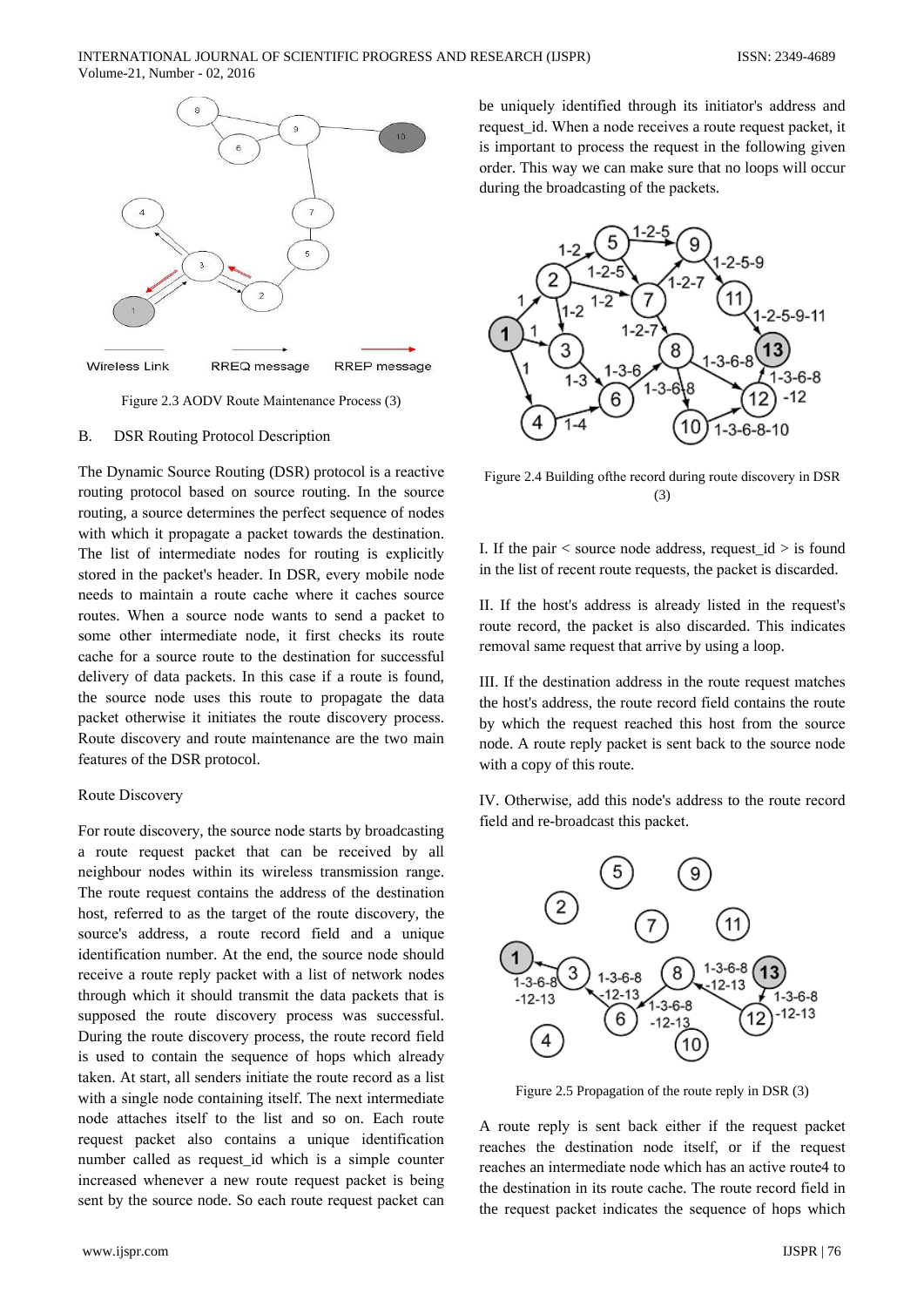was considered. If the destination node generating the route reply, it just takes the route record field of the route request and puts it into the route reply. If the responding node is an intermediate node, it attaches the cached route to the route record and then generates the route reply.

Sending back route replies can be processed with two different ways: DSR may use symmetric links. In the case of symmetric links, the node generating the route reply just uses the reverse route of the route record. When using asymmetric links, the node needs to initiate its own route discovery process and back the route reply on the new route request.

## Route Maintenance

Route maintenance can be accomplished by two different processes:

- a. Hop-by-hop acknowledgement at the data link layer
- b. End-to-end acknowledgements

Hop-by-hop acknowledgement is the process at the data link layer which allows an early detection and retransmission of lost packets. If the data link layer determines a fatal transmission error, a route error packet is being sent back to the sender of the packet. The route error packet contains the information about the address of the node detecting the error and the host's address which was trying to transmit the packet. Whenever a node receives a route error packet, the hop is removed from the route cache and all routes containing this hop are truncated at that point. When wireless transmission between two hosts does not process equally well in both directions, end-to-end acknowledgement may be used. As long as a route exists, the two end nodes are able to communicate and route maintenance is possible. In this case, acknowledgements or replies on the transport layer used to indicate the status of the route from one host to the another. However, with end-to-end acknowledgement it is not possible to find out the hop which has been in error.

# **III. PREVIOUS WORK/LITERATURE SURVEY**

I. Srinivas sethi, Ashima rout An Effective and Scalable AODV for Wireless Ad hoc Sensor Networks. In this paper, to reduce time delay for delivery of the data packets, routing overhead and improve the data packet delivery ratio. For this, a third party reply model algorithm was developed and simulated by NS-2 under Linux operating system. The performance of routing protocol was evaluated under various mobility rates and found that the proposed routing protocol is better than AODV. (4)

II. Khushboo Agarwal and Vikash Sejwar Effect on Throughput Due to Changes in Transmission Power of Nodes in MANETs. In this paper effect changes in

transmission power of the node has been analysed and its impact on network throughput has been investigated, this shows the various variations have been used for proposing the possible improvement in the network performance. (1)

III. Xuefei Li and Laurie Cuthbert On demand Node Disjoint Multipath Routing in Wireless Ad hoc Networks. An on demand Node Disjoint Multipath Routing protocol is proposed to overcome the draw backs of routing protocols like AODV and DSR. The protocol has novel aspects are, it reduces routing overhead and achieve lower data delay as well as higher packet delivery ratio. (5)

IV. Swarnali Hazra and Sanjit Setua Optimization on Control Overhead in MANET. The transmission overhead is reduced by stopping the unnecessary broadcasting of Route Request packets and unnecessary traversing of Route Reply packets. And proposed the optimized DSR and optimized AODV routing protocols by specific algorithm.  $(6)$ 

V. Zaved- Us- Salehin and Sumon Kumar Debnath Analysis the Impacts of Transmission Range of AODV & DSDV Ad-Hoc Network Protocols Performance over Mobile WiMAX Networks. This paper investigates the effects of transmission range of BSs for two prominent routing protocols Destination Sequenced Distance Vector (DSDV) and Ad hoc On demand Distance Vector (AODV) respectively over WiMAX networks. (7)

VI. Xian Ming Zhang, En Bo Wang, Jing Jing Xia, and Dan Keun Sung An Estimated Distance-Based Routing Protocol for Mobile Ad hoc Networks. In this paper, an estimated distance (EstD) based routing protocol (EDRP) proposed to steer a route discovery in the general direction of a destination, which can restrict the propagation range of route request (RREQ) and reduce the routing overhead and improve the routing performance in dense or high mobility networks. (8)

VII. Li Xia, Zhaohui Liu, Yue Chang, Peng Sun An Improved AODV Routing Protocol Based on the Congestion Control and Routing Repair Mechanism. Proposed an improved AODV protocol called AODV-I. By adding the congestion processing and the routing repair mechanism to the RREQ message, the new protocol reduces the packet loss rate, end-to-end latency and enhances the utilization rate of the network resources.  $(9)$ 

VIII. Ambarish R. Bhuyar and V. T. Gaikwad Reducing Routing Overhead in Mobile Ad Hoc Network using Probabilistic Rebroadcast Mechanism. Probabilistic rebroadcast mechanism is used to reduce overhead, In which rebroadcast delay is introduced to determine the neighbor coverage knowledge which will help in finding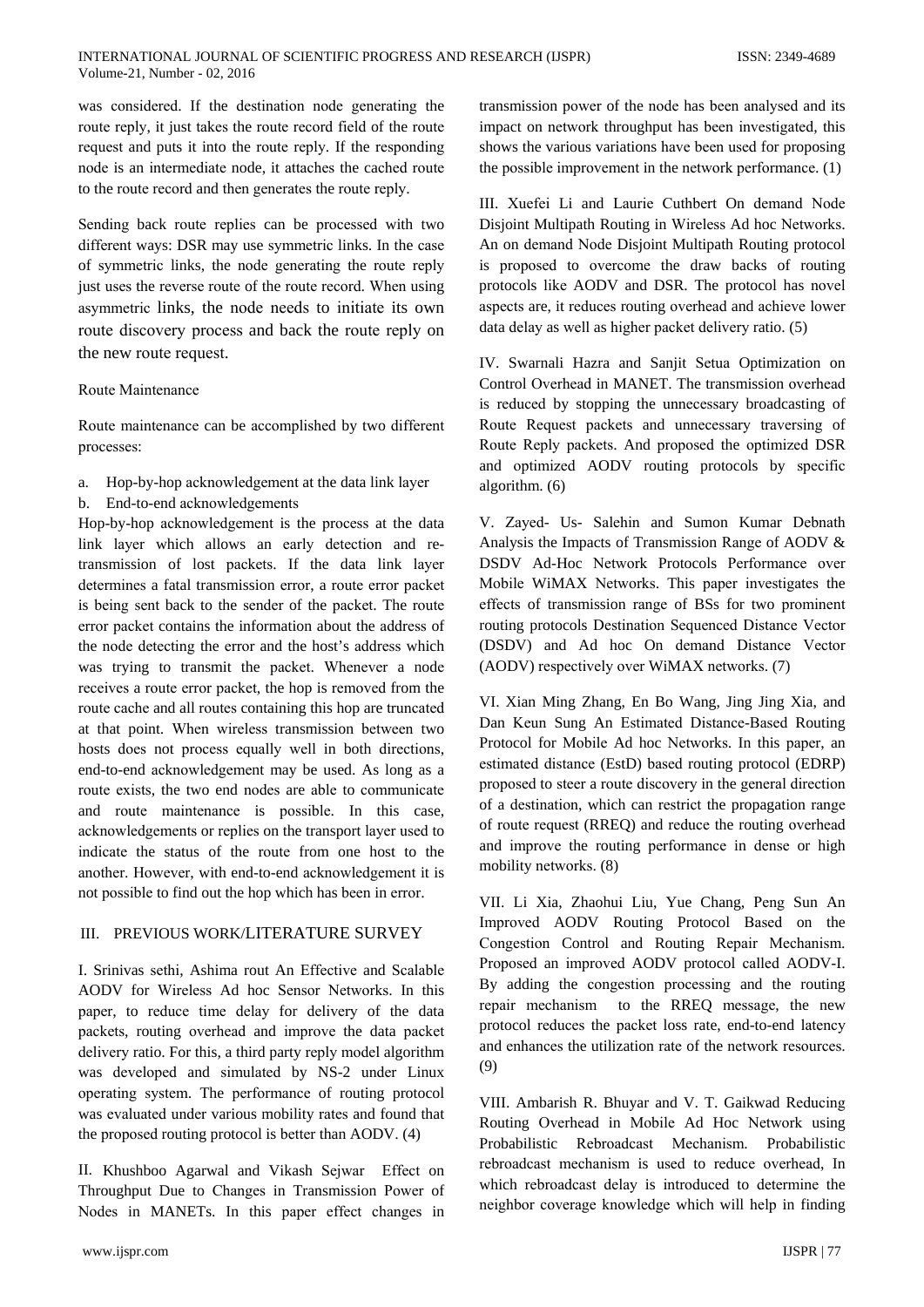accurate additional coverage ratio and rebroadcast order.  $(10)$ 

IX. V. Lalitha and R.S. Rajesh The Impact of Transmission Power on the Performance of MANET Routing Protocols. The multi hop routing protocols deliver acceptably good performance only at a particular levels of transmission powers, and the use of high transmission power will reduce lot of overheads and gives better performance. (11)

X. Nilesh P. Bobade, Nitiket N. Mhala Performance evaluation of AODV and DSR on demand routing protocols with varying MANET size. In this paper an attempt has been made to compare the performance of on demand reactive routing protocols i.e. Ad hoc On Demand Distance Vector (AODV) and Dynamic Source Routing (DSR). As per our findings the differences in the protocol mechanics lead to significant performance differentials for both of these protocols. (3)

## IV. PROPOSED METHODOLOGY

In this paper, the overall performance of the DSR and AODV routing protocol (with HELLO message & without HELLO message) has been done with varying Transmission power on the constant node speed i.e.10 m/s.

In MANET transmission range of the network increases with transmission power, when the topology changes in multi hop network, in that condition if transmission power increases, it will able to transmit the message in wide range and it will certainly avoid the link failure, in this condition overhead of the network will reduce and the overall performance of the network improve.

The free space model (12)assumes the ideal propagation condition of clear line of sight path between the transmitter and receiver. The equation for this calculation by Friis  $(13)$  is given by –

$$
\frac{Pr}{Pt} = GtGr(\frac{\lambda}{4\pi r})^2
$$

Here.

 $Pr = received power$ 

 $Pt=$  transmitted power

 $\lambda$  = wave length

$$
g = gain
$$

 $r =$  transmission range

Here, the transmission power of the network increased for the same node speed and number of nodes, and overhead, throughput, average end to end delay, packet delivery

ratio, first packet receive, last packet receive and the total packet receive have been calculated, and find out the best transmission power in which less DSR and AODV routing protocols performs more efficiently.

## **PDR**

The ratio of the number of delivered data packets to the destination. This illustrates the level of delivered data to the destination

 $\Sigma$  number of packet receive /  $\Sigma$  number of packet send

End-to-end delay

The average time taken by a data packet to arrive in the destination. It also include the delay caused by route discovery process and the queue in data packet transmission. Only the data packets the successfully delivered to destinations that counted.

 $\Sigma$  (arrive time – send time) /  $\Sigma$  number of connections

Throughput

The total number of packets delivered over the total simulation time.

Here, these conditions are observed and a calculation have been done to performance enhancement of DSR and AODV routing protocols.

When the data are send from the source to the destination, a transmission power is needed which transmits the data. which are calculated at different points Under these conditions, AODV was also calculated with HELLO message and without HELLO message.

## V. SIMULATION/EXPERIMENTAL RESULTS

In constant node speed, the transmission power are varied for DSR and AODV (with HELLO message and without HELLO message) at physical layer in Qualnet simulator to find out the best transmission power which reduces the overhead. The simulation has been done on the transmission power  $12,13,15,16$  and 18mbps, for the constant node speed i.e. 10m/s.

#### Table 1: Simulation Parameters

| Simulation parameters | Value              |
|-----------------------|--------------------|
| Simulator             | Qualnet 5.2        |
| Topology size         | 1500*1500          |
| Number of nodes       | 75                 |
| Transmission power    | 12,13,15,16,18mbps |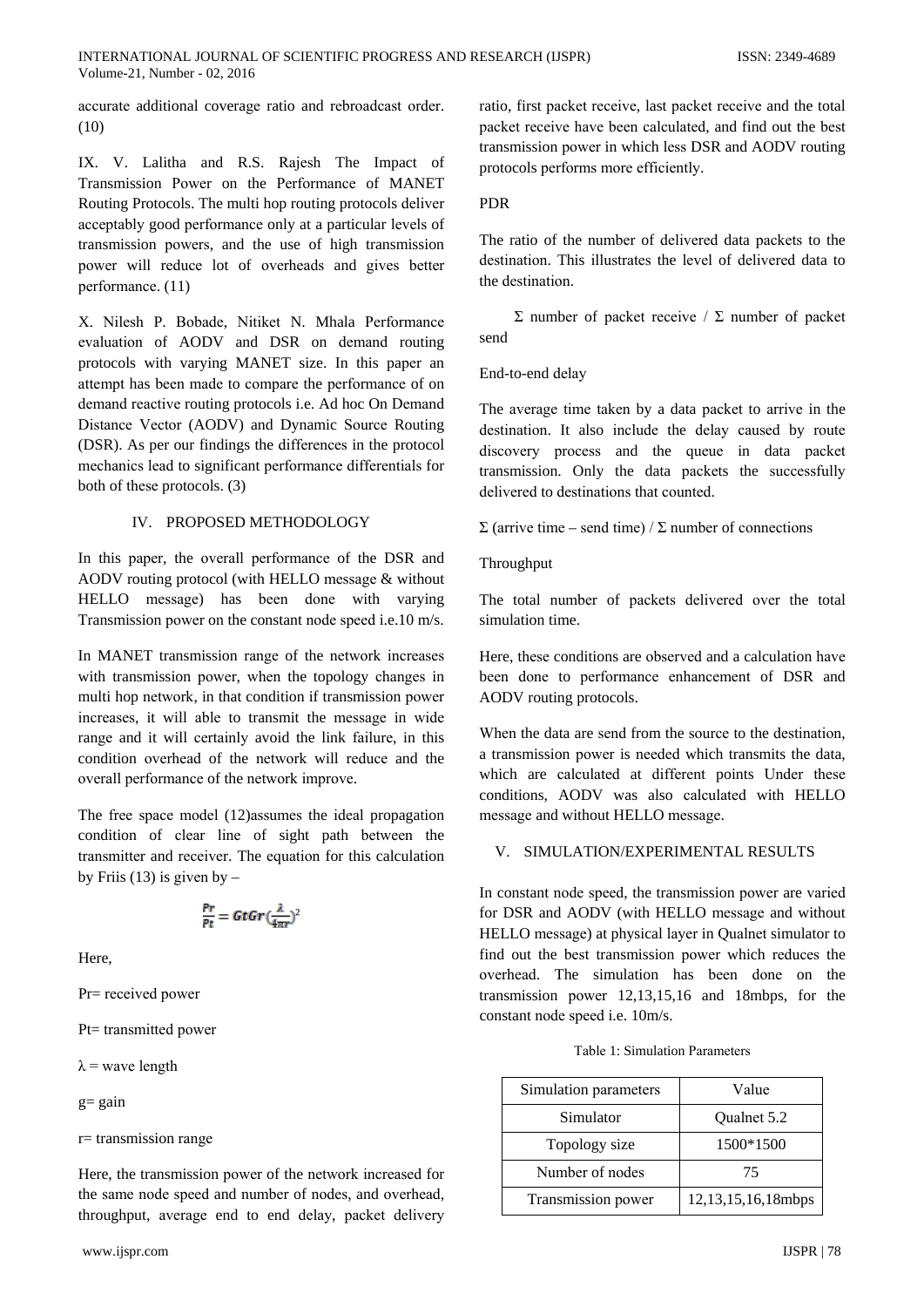| Traffic type          | <b>CBR</b>       |
|-----------------------|------------------|
| No. of CBR connection | 25               |
| Packet size           | 512 byte         |
| Pause time            | 30sec            |
| Node speed            | $10 \text{ mps}$ |
| Total packet send     | 1000             |
| Packet size           | 512byte          |
| Simulation time       | 900 sec.         |

## **RESULT**

Here, the calculations have been done over different transmission power for DSR and AODV for taking out the specify range of transmission power, where these protocols works efficiently, result shows very specific and good results for these calculations. When the high transmission power apply to the network, it works more efficiently and works with less End to end delay, good Throughput, less overhead and PDR is also improved of DSR and AODV (with HELLO message & without HELLO message). routing protocol which are listed as number of route request packet initiated, number of route repeat packet initiated, number of route repeat packet initiated as intermediate nodes, number of route repeat initiated as destination. The final calculation is done by adding values of above stated factors for the different routing protocols.

In figure 5.1, throughout of the network shown under the different transmission power for DSR, AODV (With HELLO message) and AODV (without HELLO message) and it shows that the throughput of the network improves with the high transmission power.



Figure 5.1 throughput of the network

The following figure 5.2 shows the average End to end delay for the specific routing protocols



Figure 5.2 (a) average End to end delay for AODV (with HELLO message & without HELLO message)



Figure 5.2 (b) average End to end delay for DSR

Figure 5.2 (a) show that, when higher transmission power apply on the network the average end to end delay decreases and AODV without HELLO message gives less end to end delay over AODV with HELLO message, in fig 5.2 (b) shows that the delay of the network in DSR routing protocol varies with the transmission power and it gives the less delay on 16 dBm transmission value.

Following figure 5.3 shows the PDR (packet delivery ratio) in network



Figure 5.3 PDR (packet delivery ratio)

Figure 5.3 shows that, the PDR increases with the transmission power in AODV routing protocol, but AODV without HELLO message gives the best PDR over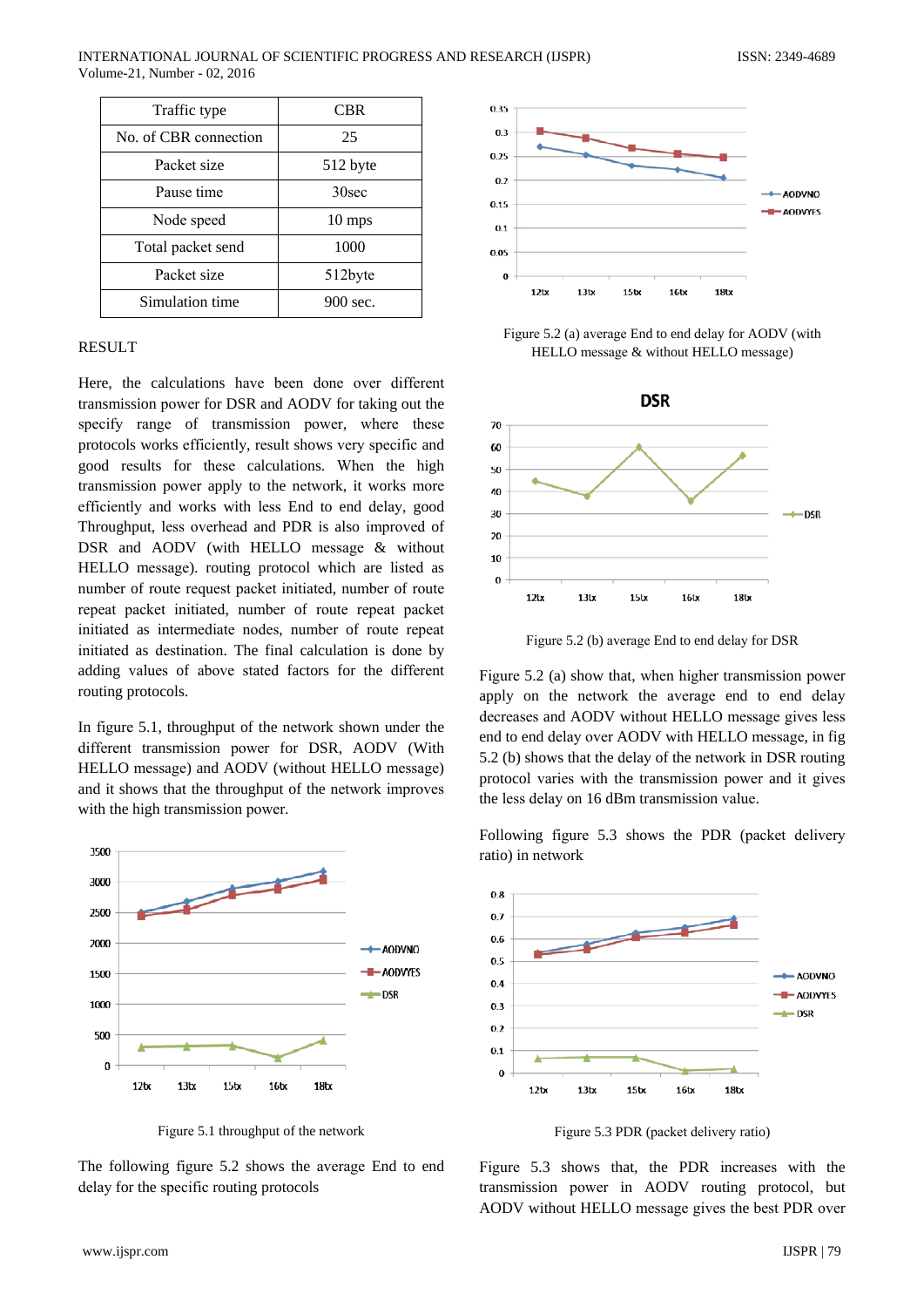the AODV without HELLO message and DSR routing protocols.

In the following figure 5.4, shows the overhead in the network on different transmission powers.



Figure 5.4 overhead in the network

Figure 5.4 shows that the overhead of the network reduces with higher transmission power and at the value of 16 dBm the DSR and AODV with HELLO message works with less overhead.

Following figures shows the packet receive in the network under these simulation conditions, graphs shows the first packet receive, last packet receive and total packet receive in the network.



Figure 5.5 first packet receive

Figure 5.5 shows that, at the high transmission power the first packet received by the destination early in AODV routing protocol, and in DSR network receives the first packet in 13 dBm transmission power, but according to the graph on the 16 dBm transmission power DSR and AODV commonly performs well and first packet receive earlier.



Figure 5.6 (a) last packet receive for AODV (with HELLO message & without HELLO message)



Figure 5.6 (b) last packet receive for DSR

Figure 5.6 (a) and figure 5.6 (b) shows that the last data packet receive by the destination earlier on the 16 dBm transmission power.



Figure 5.7 Total packet receive

Figure 5.7 shows that, in AODV without HELLO message, it receives more total packets as compare to AODV without HELLO message and DSR.

Based on the above analysis, the simulation results show that performance of the DSR and AODV routing protocols improves with the transmission power, at the high transmission range these routing protocols works efficiently.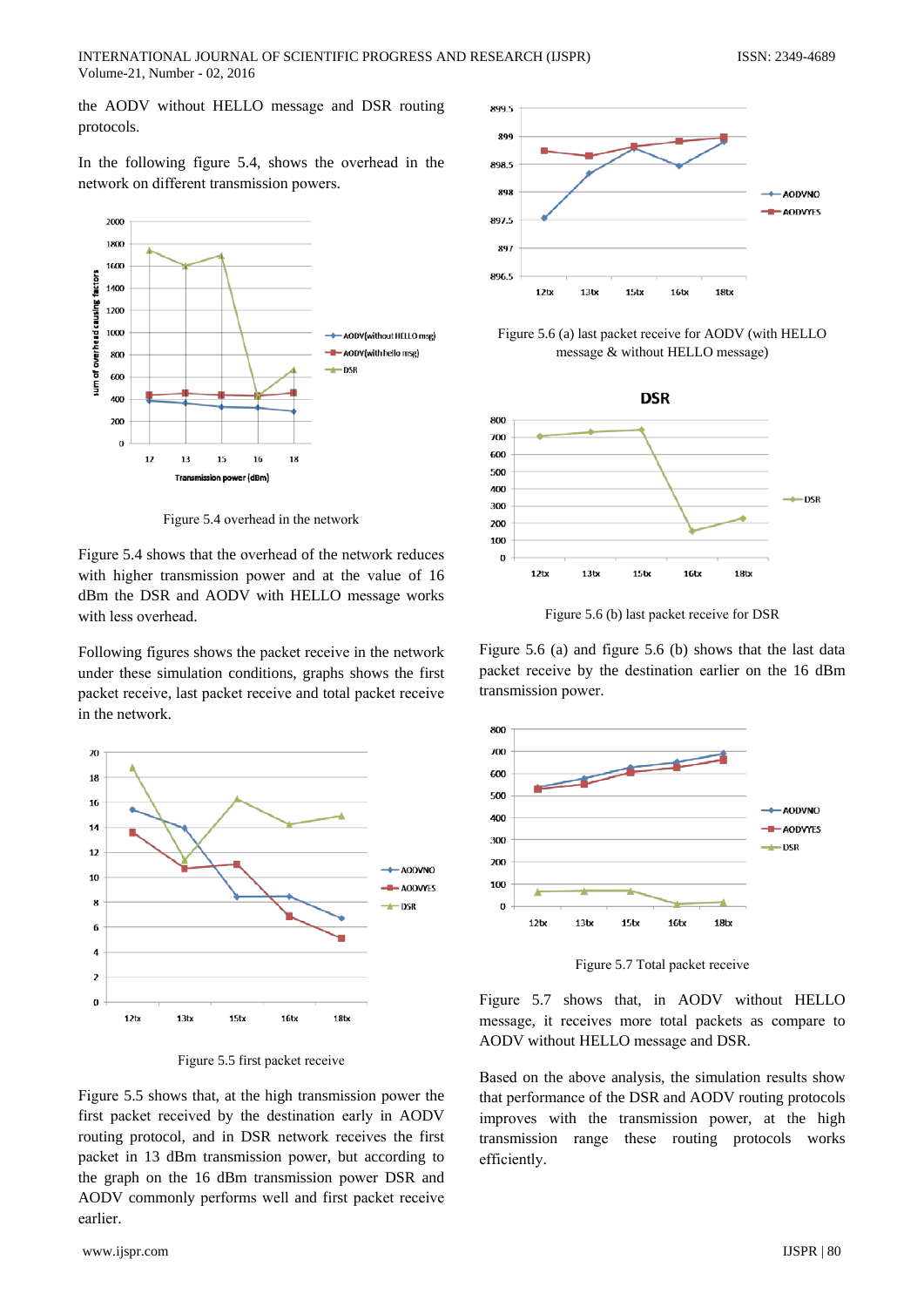## VI. CONCLUSION

Here, successfully evaluated the performance of routing protocols i.e. DSR, AODV (with HELLO message) and AODV (without HELLO message) under different levels of transmission power of the nodes. Obviously the change in transmission power has a significant impact on the performance of the routing protocols. The multi hop routing protocols deliver acceptably good performance only at a particular levels of transmission powers. Even though the use of "high" transmission power will reduce lot of overheads, gives better throughput, less end to end delay, better values of packet delivery ratio, first packet and last packet receives earlier and give excellent performance.

If we use the minimum transmission power in the network, it will increase the hops and the message will not be able to transmit in the wide range and convey properly to the destination node and so considerably the network will give the poor performance and message will contain more overhead and other network performance degrading factors cause the improper communication between the source node and destination node.

These results shows that, DSR and AODV (with hello message) protocols works efficiently on or before the specific transmission range which is 16 dBm, so we can consider it the best transmission power for these routing protocols. In a general sense, that "minimum" transmission power has a very lower transmission range, but in that situation if we convey the message in wide area then it will cause more overhead and poor performance of the network. So here, the high transmission power used for the better performance of the network.

## VII. FUTURE SCOPES

Here in this paper work, the transmission power of the Nodes were increased in value, because of which the value of the Routing Overhead will tend to be low, the chances of the Route Failure will be less, the time for End to End delay will be less, Throughput and PDR values will also be improved.

In Future, this above stated method can be employed to develop a reliable Multi-hop Ad hoc Network. So, future researches can be carried on this method, to come up with a Multi-hop Ad hoc Network, which will have powerful specifications and effective Network Operations.

## **REFERENCES**

[1] Effect on Throughput Due to Changes in Transmission Power of Nodes in MANETs. Sejwar, Khushboo Agarwal and Vikash. 2015, International Journal of Future

Generation Communication and Networking, Vol. 8, pp. 207-212.

- [2] The Impact of Transmission Power on the Performance of MANET Routing Protocols. v. lalitha, R.S. Rajesh. 2015.
- [3] PERFORMANCE EVALUATION OF AODV AND DSR ON DEMAND ROUTING PROTOCOLS WITH VARYING MANET SIZE. Nilesh P. Bobade, Nitiket N. Mhala. s.l.: International Journal of Wireless & Mobile Networks (IJWMN), February 2012, Vol. 4.
- [4] An Effective and Scalable AODV for Wireless Ad hoc Sensor Networks. Srinivas Sethi, ashima rout. s.l.: International Journal of Computer Applications, august 2010, Vol. 5.
- [5] On-demand Node-Disjoint Multipath Routing in Wireless Ad hoc Networks. Cuthbert, Xuefei Li and Laurie. s.l.: IEEE International Conference on Local Computer Networks.
- [6] Optimization on Control Overhead in MANET. Swarnali Hazra, sanjit setua. s.l.: International Journal of Computer Applications, november 2010, Vol. 12.
- [7] Analysis the Impacts of Transmission Range of AODV & DSDV Ad-Hoc Network Protocols Performance over Mobile WiMAX Networks. Debnath2, Zayed- Us- Salehin1 and Sumon Kumar, 1, s.l.: IJCSI International Journal of Computer Science, January 2014, Vol. 11.
- [8] An Estimated Distance-Based Routing Protocol for Mobile Ad hoc Networks. Zhang, Xin Ming. s.l.: IEEE TRANSACTIONS ON VEHICULAR TECHNOLOGY, SEPTEMBER 2011, Vol. 60.
- [9] An Improved AODV Routing Protocol Based on the Congestion Control and Routing Repair Mechanism. Li Xia, Zhaohui Liu, Yue Chang, Peng Sun. s.l. : International Conference on Communications and Mobile Computing, 2009.
- [10] Reducing Routing Overhead in Mobile Ad Hoc Network using Probabilistic Rebroadcast Mechanism. Ambarish R. Bhuyar, Prof. V.T. Gaikwad. s.l.: Int.J.Computer Technology & Applications, Sept-Oct 2014, Vol. 5.
- [11] The Impact of Transmission Power on the Performance of MANET Routing Protocols. V.Lalitha, Dr.R.S.Rajesh. 2, FEB 2013, IOSR Journal of Engineering (IOSRJEN), Vol. 3, p. 34.
- [12] The Dynamic Source Routing Protocol for Mobile Ad hoc networks. Josh Broch, David B. Johnsson, David A. Maltz,. March 1998.
- [13] A Note on a Simple Transmission Formula. Friis, H. T. s.l. : Proc. IRE, May 1946, Vol. 34.
- [14] DOA: DSR over AODV Routing for Mobile Ad Hoc Networks. Singha, Rendong Bai and Mukesh. s.l.: IEEE